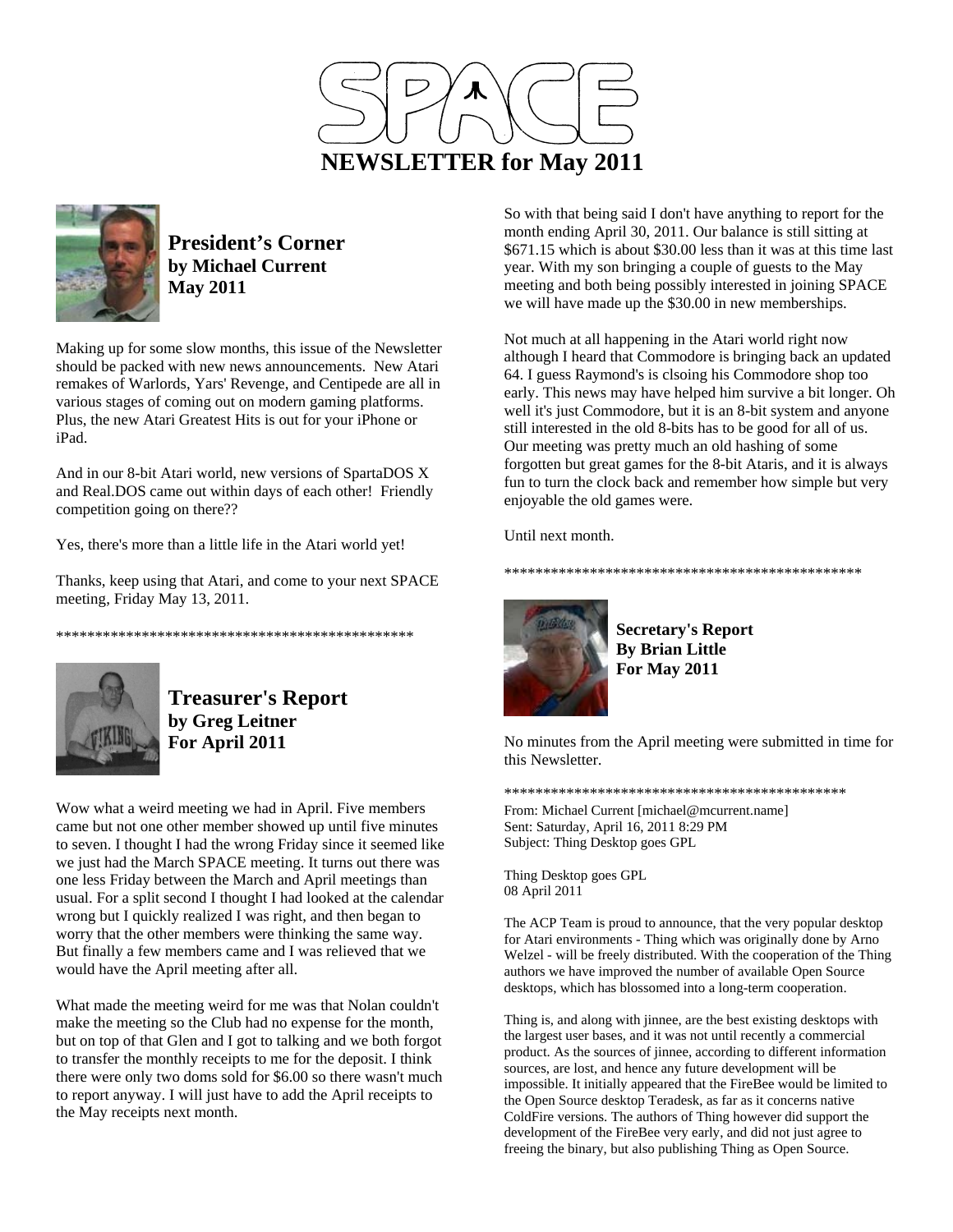In the meantime there is a version of Thing 1.29 without the registration dialogue in existence, which was built by Dirk Klemmt. The Thing developers work right now on the following approach: First all the sources (1.27, 1.27b, 1.29, 1.30) merged as far as possible, and the code will be revised. Subsequently there will be the publishing of a free version for 68k without registration or any other limitation. Some time later the sources of Thing will be published at our CVS repository at Atari-Forge. Further development by other ACP members is being considered. Even though Thing is already running fine as the pure 68k version, a native ColdFire compilation would again bring a noticeable speed increase.

We are pleased about the Thing programmers and their extended cooperation, and that we can together hand the Atari community this gift today. Thing is even working at the very small Ataris and therefor turns out to be a benefit for all Atari users, even without the FireBee.

Here now, for the immediate release, the public key: user "PublicACP": ochl Piie juQd Kg6h kfUW ZiTh zbBr Uhbx

\*\*\*\*\*\*\*\*\*\*\*\*\*\*\*\*\*\*\*\*\*\*\*\*\*\*\*\*\*\*\*\*\*\*\*\*\*\*\*\*\*\*\*\*

From: Michael Current [michael@mcurrent.name] Sent: Saturday, April 16, 2011 8:47 PM Subject: Atari's Classic Arcade Shooter Yar's Revenge® Now Available

Atari's Classic Arcade Shooter Yar's Revenge® Now Available

Best-Selling Atari 2600 Video Game of All-Time Makes Digital Debut on Xbox LIVE Arcade for Xbox 360

LOS ANGELES, April 13, 2011 /PRNewswire/ -- Atari, one of the world's most recognized publishers and producers of interactive entertainment announced today the release of Yar's Revenge. Making its digital debut, Yar's Revenge is available on Xbox LIVE® Arcade for the Xbox 360® video game and entertainment system from Microsoft for 800 Microsoft Points.

Yar's Revenge brings the legendary title to new artistic heights with an anime inspired art style and captivating narrative that expands upon the original story. The game also features local co-op game play, intense battles, and visually striking landscapes designed to appeal to both casual and hardcore gamers.

In Yar's Revenge, players take on the role of a nameless Yar, who has been brainwashed by the evil Qotile empire to do their bidding. After being shot down and rescued by the ancient and mysterious Bar Yargler, she sets off on a ferociously focused mission, to seek revenge on her former master and his deadly squad of assassins. The biotechnological nightmare of the Qotile home world provides stunning backdrops for players to fly through in aerial combat with their enemy.

For more information, please log onto www.atari.com or www.playyarsrevenge.com

From: Michael Current [michael@mcurrent.name] Sent: Saturday, April 16, 2011 8:32 PM Subject: Defend Your Kingdom in Atari's Classic Remake of Warlords™ Defend Your Kingdom in Atari's Classic Remake of Warlords™

Multiplayer Mayhem and Arcade Action with an Atari Twist, Makes Warlords a Standout on Xbox LIVE Arcade and PlayStation Network in Summer 2011

LOS ANGELES, March 29, 2011 /PRNewswire/ -- Atari, one of the world's most recognized publishers and producers of interactive entertainment announced today that Warlords, a remake of the classic Atari 2600 title, will be making its debut on Xbox LIVE® Arcade for the Xbox 360® video game and entertainment system from Microsoft and PlayStation®Network in Summer 2011.

Warlords is a one-to-four player, arcade action game in which players will defend their castles from mischievous minions and ferocious fireballs spun from the mouth of a maniacal dragon. In this whimsical reinvention of the beloved classic, players will face the ultimate battle of speed, strategy and survival.

In addition, the game will increasingly challenge players to multitask as they strive to shield the castle walls and simultaneously rally troops to capture control points, collect power-ups and destroy the other warring factions.

"Warlords infuses the arcade action genre with a bold and vibrant visual style coupled with robust strategy gameplay," says Jim Wilson, President and CEO of Atari, Inc. "It exemplifies our design goals and company strategy as we reintroduce these classic brands to a new generation of gamers."

#### KEY FEATURES:

 a.. Protect the stronghold! Defend your castle walls from the destruction of fast-flying fireballs with your mighty shield. Move the shield around the perimeter of your castle with precision and speed to deflect the fireballs or grab onto and charge fireballs to release even more devastating attacks back at your opponents.

 b.. Multiple local/online game modes sweeten the quest for power and allow for cooperative and competitive battles with up to 4 players. Select the faction of your choice and engage in a number of competitive variations, including co-op siege mode, 2v2 or classic free-for-all battles.

 c.. Rally your Troops and pit them against your foes. Your loyal posse brings a layer of depth and replayability to every battle, and can be sent off to capture control points, gather power-ups to immobilize your enemies or bolster your defenses. Manage your troops wisely to gain the battlefield advantage!

Developed by Griptonite Games, Warlords will be available in Summer 2011. For more information, please log onto www.atari.com or www.atari.com/warlords

Below please find a link to the launch trailer:

\*\*\*\*\*\*\*\*\*\*\*\*\*\*\*\*\*\*\*\*\*\*\*\*\*\*\*\*\*\*\*\*\*\*\*\*\*\*\*\*\*\*\*\*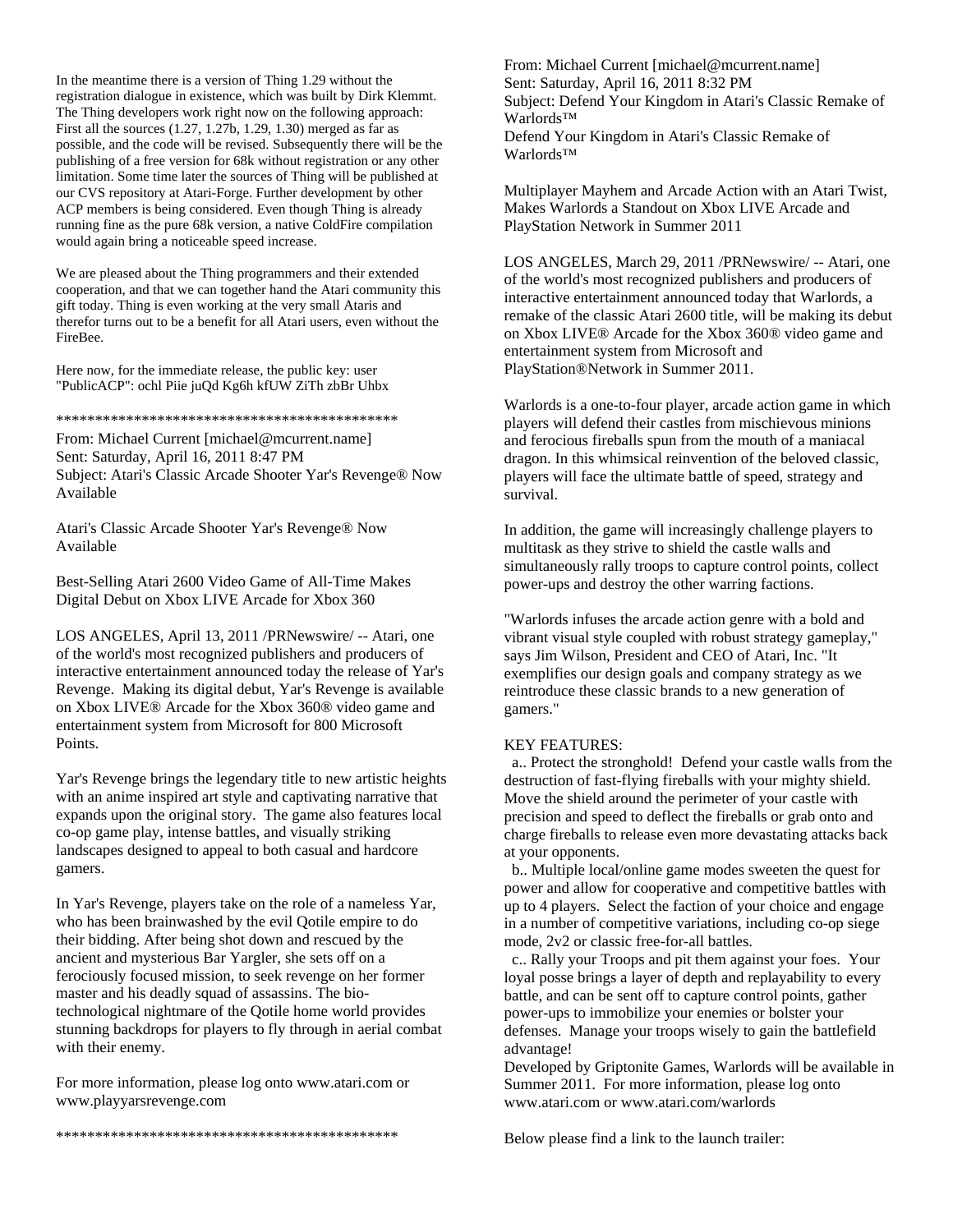http://basket.ataripress.com/PVZAtaria4a416c47357224415256418976.zip

\*\*\*\*\*\*\*\*\*\*\*\*\*\*\*\*\*\*\*\*\*\*\*\*\*\*\*\*\*\*\*\*\*\*\*\*\*\*\*\*\*\*\*\*

From: Michael Current [michael@mcurrent.name] Sent: Sunday, April 17, 2011 10:32 PM Subject: Atari800 2.2.0 released

Atari800 2.2.0 released

Version 2.2.0 (2011/04/02)

 Another update after two long years. A lot of changes and major improvements:

New features:

-------------

 \* SDL features synchronized sound (GTIA+POKEY digisounds play properly now)

 \* SDL display enhancements (hardware accelerated using OpenGL)

\* DirectX display enhancements (also hardware accelerated)

 \* Improved NTSC and PAL colours (presets: Standard/Deep Black/Vibrant)

\* Austin Franklin 80 Column card

\* Emulate the Alien Group Voice Box I and II

\* Added support for F12 turbo mode.

\* IDE emulation (compatible with MyIDE)

 \* New Android port by Kostas Nakos (available in the App Market already)

 \* Auto frame skip for slower devices (currently enabled for Android only)

Fixes:

 ------ \* trak-ball (cx22) emulation fixed

\* SDL: leftmost column missing in 16/32bpp fixed

\* DirectX default for Win32 SDL

SDL Display enhancements:

-------------------------

 1. Fullscreen resolution - this gives a list of all available resolutions from which a user chooses one. The default resolution is the next-bigger-than 336x240.

 2. Fullscreen: yes/no - obvious. Window size is independent from the chosen fullscreen resolution and can be changed by resizing the window.

 3. Rotate sideways: yes/no - rotates the screen by 90 deg. Works as earlier, ie. only for "standard" display (no NTSC filter, no 80 column card).

 4. Stretch - this option controls how display stretching (scaling) is performed. We can select one of:

a) none - no stretching at all

 b) integer multiples (default) - width and height will be resized by 1x, 2x, 3x etc.

 c) full - stretching is unrestricted, display will cover the entire screen.

 5. Keep aspect ratio - this option controls how the display's aspect ratio is corrected. 3 options available:

 a) disabled - no aspect ratio correction, display will fill entire screen/window,

 b) 1:1 (default) - width and height will be multipled by the same value

 c) like real TV - display will be resized to reflect pixel aspect ratio of a real Atari connected to a TV. Atari pixels are not square; pixel width-to-height ratio is about 0.857 for NTSC and 1.039 for PAL. This option reflects that.

 6. Host display aspect ratio - here the user enters aspect ratio of his monitor. This value is used to properly compute display aspect ratio when "Keep aspect ratio" is set to "like real TV". Set it to 4:3 (default), 16:9, 1.78:1 etc.

 7. Horizontal view area - this option sets the size of Atari screen area visible horizontally. Choose one of:

a) narrow - 320 columns wide,

b) normal (default) - 336 columns wide,

c) full - 384 columns

 d) custom - lets the user enter any value between 160 and 384.

8. Vertical view area - similar to above:

a) short - 200 lines high

 b) normal (default) - this setting is TV-system-dependent. In PAL this makes all 240 lines visible, while in NTSC top and bottom 8 lines are hidden, which leaves 224 lines visible. I've made this as such because apparently on NTSC TVs not all

240 lines are visible. The value of 224 was taken by taking full NTSC height (480, divided by 2) and cutting top and bottom 3.5% (different sources say 3.5% is the "action-safe" overscan area).

c) full - 240 lines high

d) custom - any value between 100 and 240.

 9. Horizontal offset - when amount of columns displayed is less than 384, this option "shifts" the visible screen area. Setting to higher than 0 shows more of the right side, and lower than 0 shows more of the left side.

10. Vertical offset - similar to above.

 Additionally, the Alt+Shift+X shortcut that switches beetween standard<->80 column display is now also available as "Display settings->80 column display if available: yes/no".

 The Alt+B switch however has been removed - since setting black/white colours can be done in Display settings anyway.

 All new options are also available from command line and are saveable in configuration.

New Android port features:

-------------------------

- Efficient performance

- Uses Opengl ES to handle scaling of the graphics
- Runs on Android 1.6+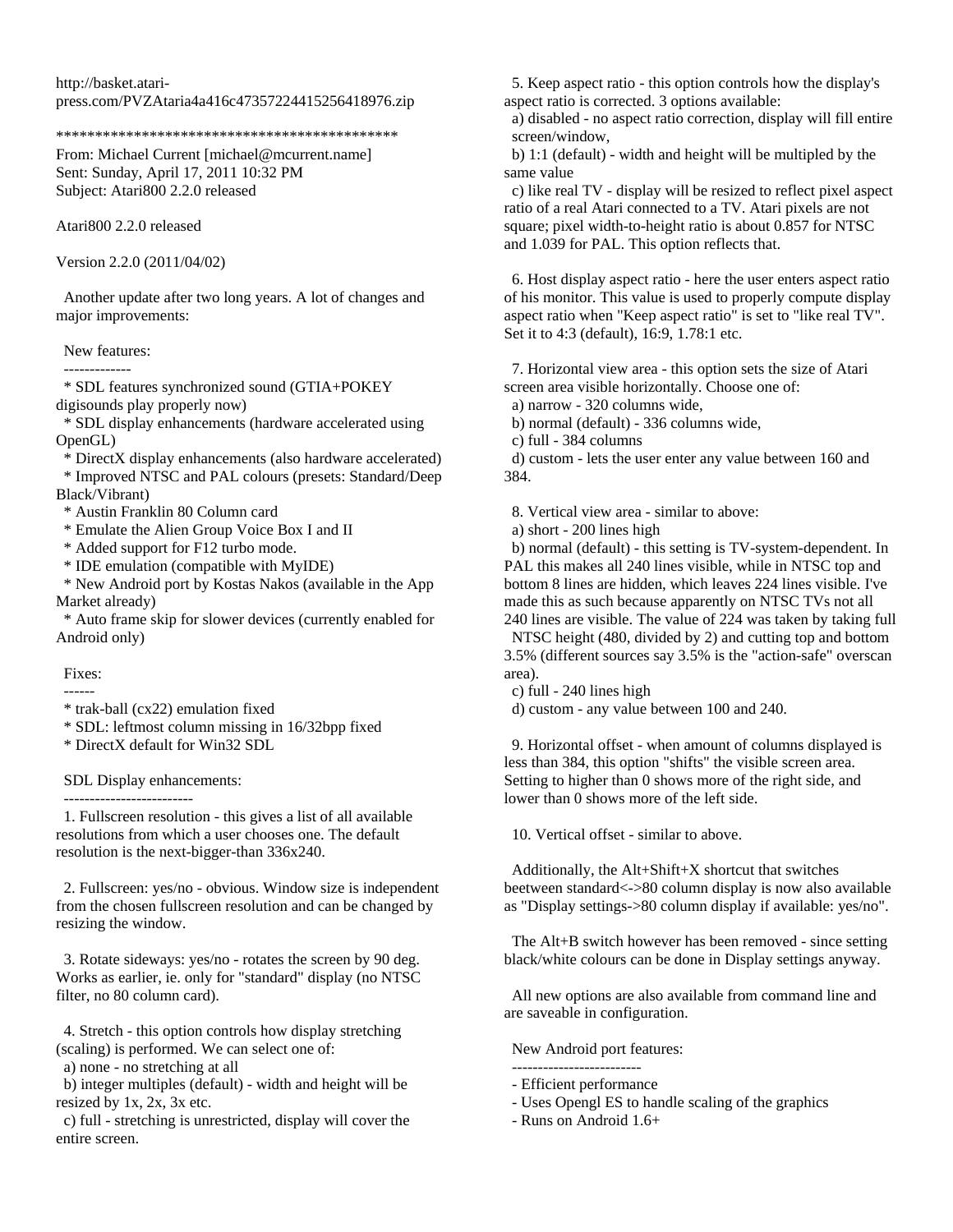- Novel on screen touch joystick control for less hand cramps

& intuitive control

- Supports multi touch input

 - Supports hardware keyboard with key remapping for joystick input

- Supports the Wii Controller for joystick input

- Supports the "move to SD" feature
- Sound emulation very good but not perfect yet

 - Bypasses the emulator UI menu completely - goes 'the android way' about it

- Available in the App Market:

market://details?id=name.nick.jubanka.atari800

http://atari800.sourceforge.net/

\*\*\*\*\*\*\*\*\*\*\*\*\*\*\*\*\*\*\*\*\*\*\*\*\*\*\*\*\*\*\*\*\*\*\*\*\*\*\*\*\*\*\*\*

From: Michael Current [michael@mcurrent.name] Sent: Monday, April 25, 2011 10:09 PM Subject: SpartaDOS X 4.43

Posted Sun Apr 10, 2011 8:46 AM

DLT are happy to present a new release: SpartaDOS X 4.43.

http://sdx.atari8.info

 As stated previously, there are no killer new features: the 4.43 is basically an improved and cleaned up 4.42. There are many changes all around the place, and not all of these are visible to the user: there are some internal improvements which facilitate future developments.

 It is not that the development team has done almost nothing since the previous release. Just to give a clue, 837 days have passed since the 4.42 announcement, and CVS statistics say, that well over 400 source updates (commits) have been done since. To be specific, by strange coincidence, the number of commits is 443. This makes an average rate of 0,53 commits a day, i.e. once in each two days there was a change in the code.

 Unfortunately, As always, not everything has been done which needs to be done. We decided, though, that the release should not be delayed anymore. The things which remain to fix will be fixed in subsequent versions. Also, the period of 4.43 development was definitely too long - we hope that subsequent versions will be released not less often than once in 6 months.

 The detailed list of changes (and todos) is available as a plain text file whatsnew-443.txt. The file lists changes relative to SpartaDOS X 4.42. The size of the file is near to 17 KB. A brief overview of most important things is given below.

 DLT would also like to thank all people who helped to release this version, that is: cooperating coders for coding and ideas, hardware guys for help, betatesters for bug reports and suggestions, authors of tools for the tools, and also users for feedback.

 Special thanks go to GoodByteXL, who was working hard and patiently on the excellent and detailed SpartaDOS X

User's Manual (Note: the release version of the manual is not yet uploaded, it will get uploaded soon; the PDF available on the page is a beta-manual).

 $==$  Most important news in SpartaDOS X 4.43  $==$ 

\* New Toolkit disk with additional utilities

 \* Improved hardware compatibility: SpartaDOS X now works on SECAM Ataris (equipped with FGTIA).

 \* Improved backward compatibility with SpartaDOS 3.2 and AtariDOS.

\* Improved backward compatibility with 400/800 OS.

\* Improved handling of AtariDOS/MyDOS disks.

\* Improved compatibility with MAC/65 cartridge.

 \* Improved fast I/O driver for the California Access 2001 floppy drive (thanks to sup8pdct)

 \* SIO routines have been optimized to support transfers at higher speeds.

 \* "High" density added to the list of available densities in the Formatter.

 \* VBXE support: directory colorizing may be activated VBXE 80-column console. Also the formatter will cooperate with VBXE driver to avoid interference with 80-column VBXE display.

\* Quite a few bugfixes all around the place.

Most important extensions to internal functions:

 \* It is now possible to read the Help key or Shift/Ctrl+key combos via U\_GETKEY routine.

 \* MALLOC is now able to automatically align memory blocks to page boundary.

 \* U\_LOAD is now able to automatically align binary blocks to page boundary (the SDX binary header defines an additional flag for that).

 \* New error condition: 183 Environment full (cure that by loading ENV.SYS)

Have fun.

\*\*\*\*\*\*\*\*\*\*\*\*\*\*\*\*\*\*\*\*\*\*\*\*\*\*\*\*\*\*\*\*\*\*\*\*\*\*\*\*\*\*\*\*

From: Michael Current [michael@mcurrent.name] Sent: Wednesday, May 04, 2011 9:04 AM Subject: Arcade Classic Centipede® Makes Wii Debut With Centipede: Infestation™

Arcade Classic Centipede® Makes Wii Debut With Centipede: Infestation™

The Infestation Begins Fall 2011 on the Nintendo 3DS™ and Wii™ Systems

LOS ANGELES, April 19, 2011 /PRNewswire/ -- Twelve years after a nuclear war, the world has turned into an uninhabitable wasteland with mutant insects and humanity holding onto survival in outposts hidden from the poisonous air and killer Centipedes. This Fall, Nintendo fans can become humanity's only hope for survival as Atari®, one of the world's most recognized publishers and producers of interactive entertainment, and developer WayForward re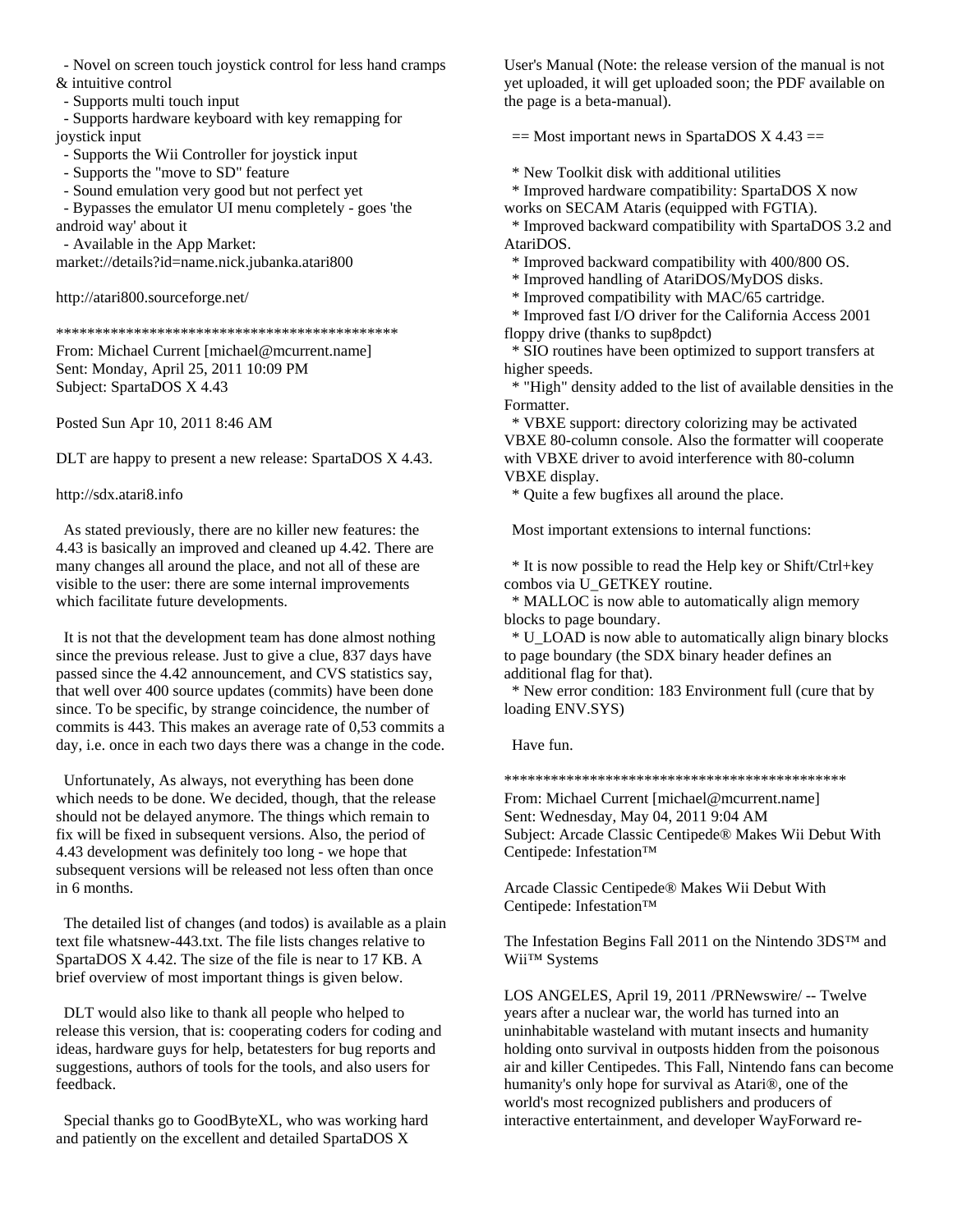imagine the legendary video game franchise Centipede for a new generation of gamers with Centipede: Infestation.

"Centipede: Infestation modernizes one our most popular brands for Nintendo's youthful audience," said Jim Wilson, President and CEO of Atari S.A. "This game and other games to follow, further define Atari's strategy to build upon our library of celebrated IP and reimagine them for next generation game platforms."

Centipede: Infestation is a post-apocalyptic action experience that features run-n-gun shooting style gameplay with tower defense-style objects, paying homage to the original Centipede while bringing the brand into the 21st century. Players assume the role of an orphaned teenager hero named Max as he trudges through the wasteland, fighting off giant bugs. During Max's travels he encounters a young teen named Maisy who possesses a collection of seeds that hold the secret to bringing plant life back to the wasteland. Max and Maisy join forces to grow these gardens and protect the last natural resources on earth.

Players will be swarmed by mutated spiders, beetles, grubs, caterpillars, moths, and boss insects across the game's expansive world of seven environments and 40 stages. To defeat these mutant species and restore mankind, players will have to use an array of weaponry – Lightning Orb Gun, Nuke Cannon, Freezethrower, Mine Launcher, and more – as well as power-ups to fight through the invasions.

Like the toadstool of the original Centipede game, each insect has a unique defensive object that it can leave behind, as a 'special'

variation. These defensive objects are short-lived combat tools that distract, attack, or block insect assaults during battle.

Additionally, the game allows players to team up with friends to fight off even more bugs with 2 player co-op multiplayer features. Nintendo 3DS players will be able to take advantage of unique StreetPass™ features that enable them to uniquely share content between passing Nintendo 3DS users. Centipede: Infestation for Nintendo 3DS will also feature gooey 3D visuals and ad-hoc multiplayer for 2 player co-op.

For more information, please log onto www.atari.com.

\*\*\*\*\*\*\*\*\*\*\*\*\*\*\*\*\*\*\*\*\*\*\*\*\*\*\*\*\*\*\*\*\*\*\*\*\*\*\*\*\*\*\*\*

From: Michael Current [michael@mcurrent.name] Sent: Wednesday, May 04, 2011 9:37 AM Subject: Atari800 Version 2.2.1 (2011/04/28)

Atari800 Version 2.2.1 (2011/04/28)

 Quick update fixing some annoying bugs from the previous release

 and adding some new host screen optimizations and improvements:

### \* X11 target can be compiled again

- \* SDL sound on \*BSD should work
- \* older compilers (DOS/BeOS) should compile again

 \* many SDL/OpenGL workarounds for Microsoft Windows libSDL bugs

\* IDE fix and CF emulation

 \* some small Android fixes and new arrow key derotation workaround

\* UI sliders used for more settings (video area/shift options)

 \* several command line options renamed to be more intuitive (see the USAGE)

\* automatic detection of host screen aspect ratio

\* added option for disabling OpenGL Pixel Buffer Objects

 \* added option for enabling video synchronization with vertical retrace

\* added option for selecting pixel format in OpenGL

 \* now saves the Show Speed/Disk Activity/Sector Counter in the settings

http://atari800.sourceforge.net/

\*\*\*\*\*\*\*\*\*\*\*\*\*\*\*\*\*\*\*\*\*\*\*\*\*\*\*\*\*\*\*\*\*\*\*\*\*\*\*\*\*\*\*\*

From: Michael Current [michael@mcurrent.name] Sent: Wednesday, May 04, 2011 9:39 AM Subject: YM Rockerz releases new music demo

YM Rockerz releases new music demo April 6th, 2011

Wow, a new music demo from YM Rockerz, which is something that doesn't happen every day, or even every year these times.

 Lots of cool tunes from Tao, Timbral, Damo, gwEm, Drx, Dma-Sc, Stu, Marcer and 505! Download 'Seven' now and make your ST(e) happy!

 » Download YM Rockerz 'Seven' http://files.dhs.nu/files\_demo/seven.zip

\*\*\*\*\*\*\*\*\*\*\*\*\*\*\*\*\*\*\*\*\*\*\*\*\*\*\*\*\*\*\*\*\*\*\*\*\*\*\*\*\*\*\*\*

From: Michael Current [michael@mcurrent.name] Sent: Wednesday, May 04, 2011 9:40 AM Subject: New ST/STe soundtracker released!

New ST/STe soundtracker released! April 14th, 2011

This doesn't exactly happen every day.

 Paulo Simoes have released a new digitracker called Hextracker for the ST and STe. It features fast mixing routines and manages up to 16 (!) voices on a standard ST.

 The program works on any ST or STe, but at least 1 MB recomended and on STe you get enhanced sound in stereo.

#### Update!

 Paulo just released an update of the tracker to version 0.835a with the following fixes:

 - Editor was improved (key mapping + new shorcuts + new feature keys);

- STE ouput was improved and speeded up;
- 60 Hz NTSC mode is now correctly handled;
- Above STE machines should now run this correctly;
- a few bugs have been corrected;

» Download Hextracker v0.835A

http://files.dhs.nu/files\_msx/Hextracker\_0.835A.zip